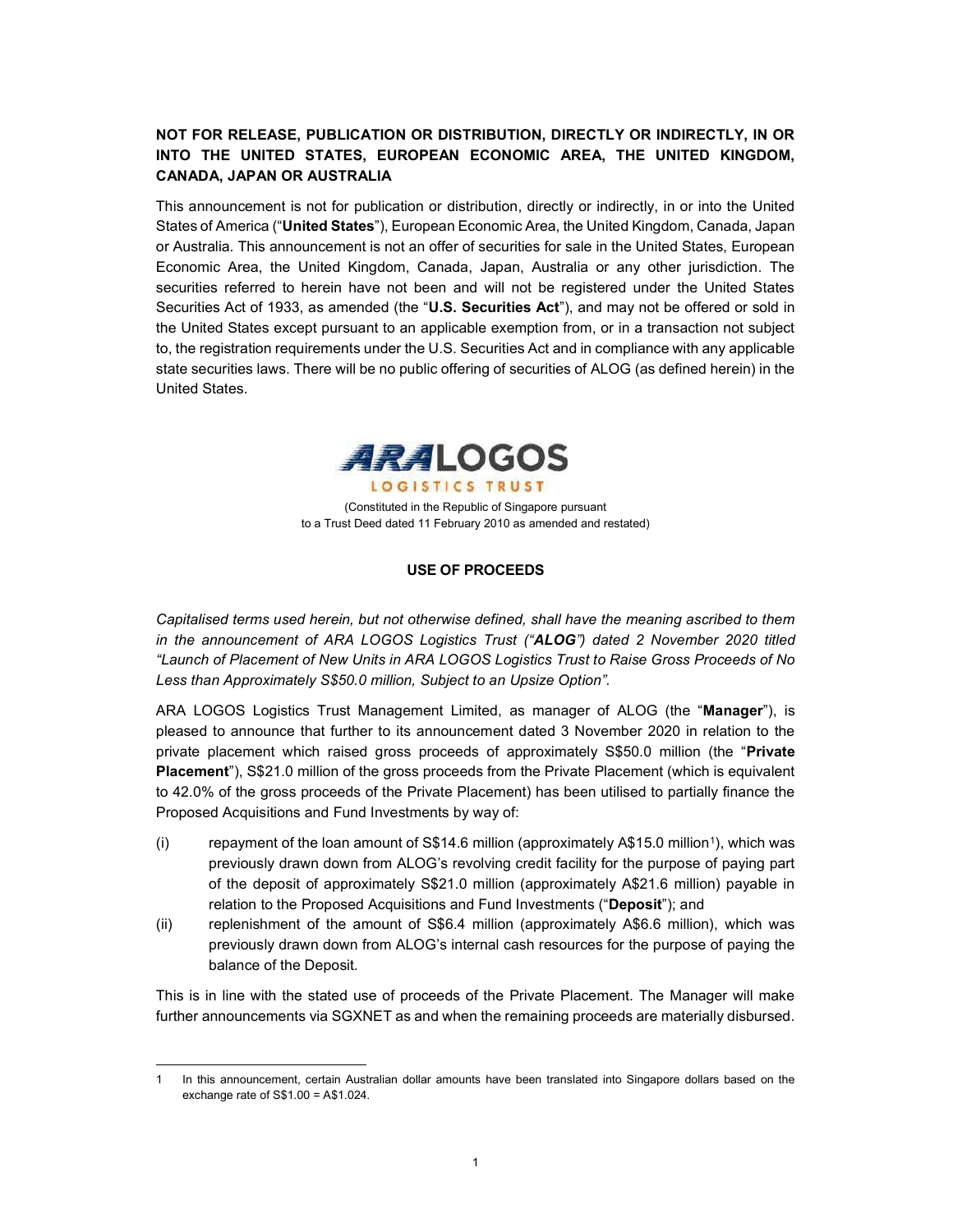# BY ORDER OF THE BOARD

ARA LOGOS Logistics Trust Management Limited (as manager of ARA LOGOS Logistics Trust) (Company Registration No. 200919331H)

Karen Lee Chief Executive Officer 23 November 2020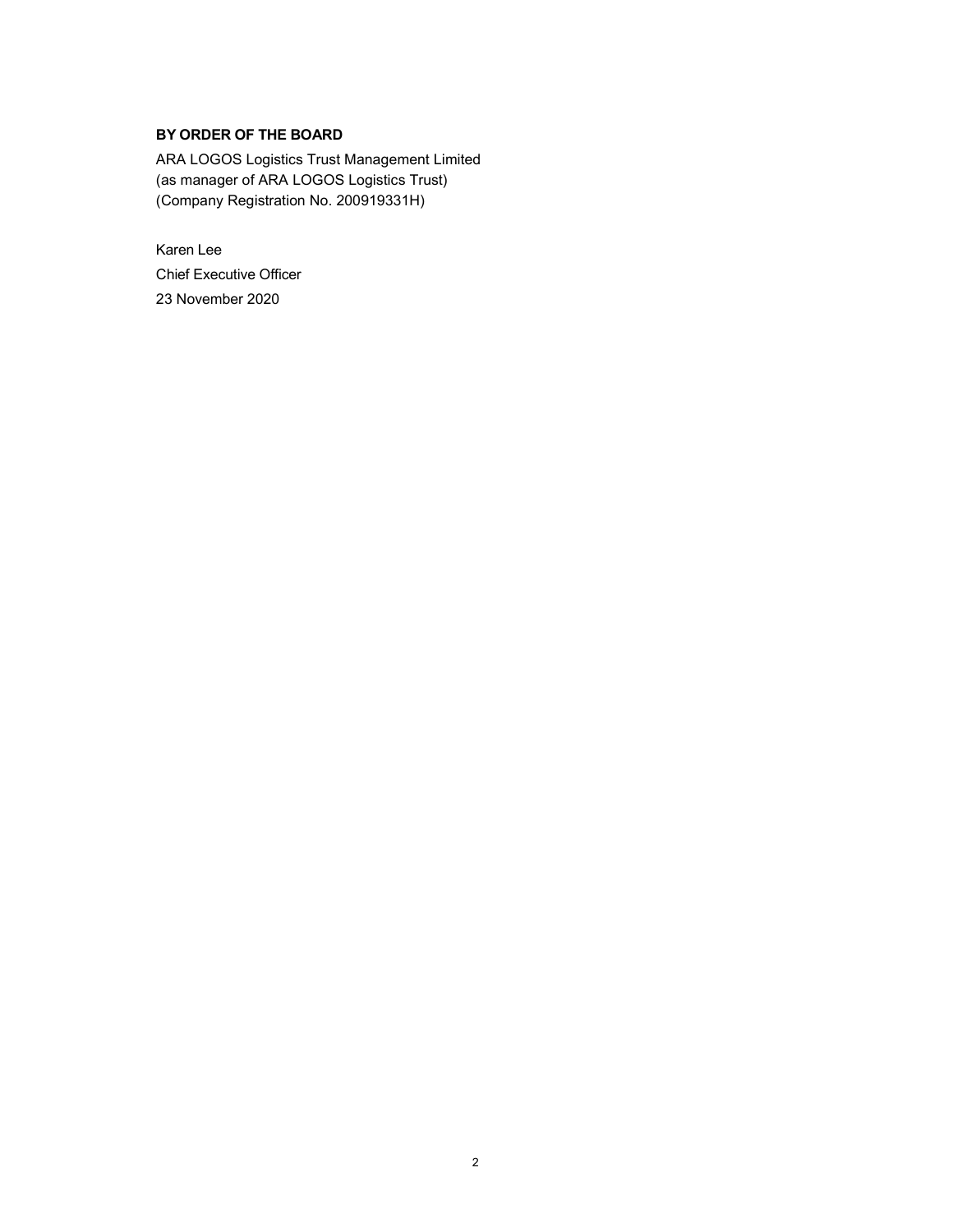## ABOUT ARA LOGOS LOGISTICS TRUST ("ALOG")

Listed on the Singapore Exchange on 12 April 2010, ARA LOGOS Logistics Trust ("ALOG") is a real estate investment trust ("REIT") that invests in quality income-producing industrial real estate used for logistics purposes, as well as real estate-related assets in the Asia Pacific. ALOG is managed by ARA LOGOS Logistics Trust Management Limited.

As at 30 September 2020, ALOG's portfolio comprises 27 high quality logistics warehouse properties strategically located in established logistics clusters in Singapore and Australia. The portfolio has a total gross floor area of approximately 9.0 million square feet valued at approximately S\$1.26 billion.

For more information, please visit www.aralogos-reit.com.

### ABOUT ARA LOGOS LOGISTICS TRUST MANAGEMENT LIMITED

ALOG is managed by ARA LOGOS Logistics Trust Management Limited (the "Manager"), a whollyowned subsidiary of LOGOS. ARA Asset Management Limited ("ARA" or the "Group") is a majority shareholder of LOGOS, which operates as ARA's global logistics real estate platform.

LOGOS is one of Asia Pacific's leading logistics property groups with over 6.7 million sqm of property owned and under development, and a completed value of S\$14 billion across 24 ventures. As a vertically integrated business, LOGOS manages every aspect of logistics real estate, from sourcing land or facilities, to undertaking development and asset management, on behalf of some of the world's leading global real estate investors.

ARA is a leading APAC real assets fund manager with a global reach. With S\$110 billion<sup>(2)</sup> in gross assets under management as at 30 June 2020, ARA manages listed and unlisted real estate investment trusts (REITs), private real estate equity and credit funds, and infrastructure funds in 28 countries. As part of its investor-operator philosophy, ARA also operates a real estate management services division with local teams to manage its assets worldwide.

ARA's multi-platform, multi-product global fund management business is supported by dedicated local teams with in-depth knowledge and expertise and empowered by a forward-looking real estate technology strategy. Built on a foundation of strong corporate governance and business integrity, ARA counts some of the world's largest pension funds, sovereign wealth funds, financial institutions, endowments and family offices as its investors.

For more information on LOGOS and ARA, please visit https://www.logosproperty.com and http://www.ara-group.com.

#### IMPORTANT NOTICE

 $\overline{a}$ 

This announcement is not for distribution, directly or indirectly, in or into the United States and is not an offer of securities for sale in the United States or any other jurisdictions.

This announcement is for information purposes only and does not constitute an invitation or offer to acquire, purchase or subscribe for securities of ALOG in Singapore, the United States or any other jurisdiction nor should it or any part of it form the basis of, or be relied upon in connection with, any contract or commitment whatsoever.

The value of Units and the income derived from them may fall as well as rise. Units are not

<sup>2</sup> Includes assets under management by ARA Asset Management Limited and the Group of companies and its Associates as at 30 June 2020.